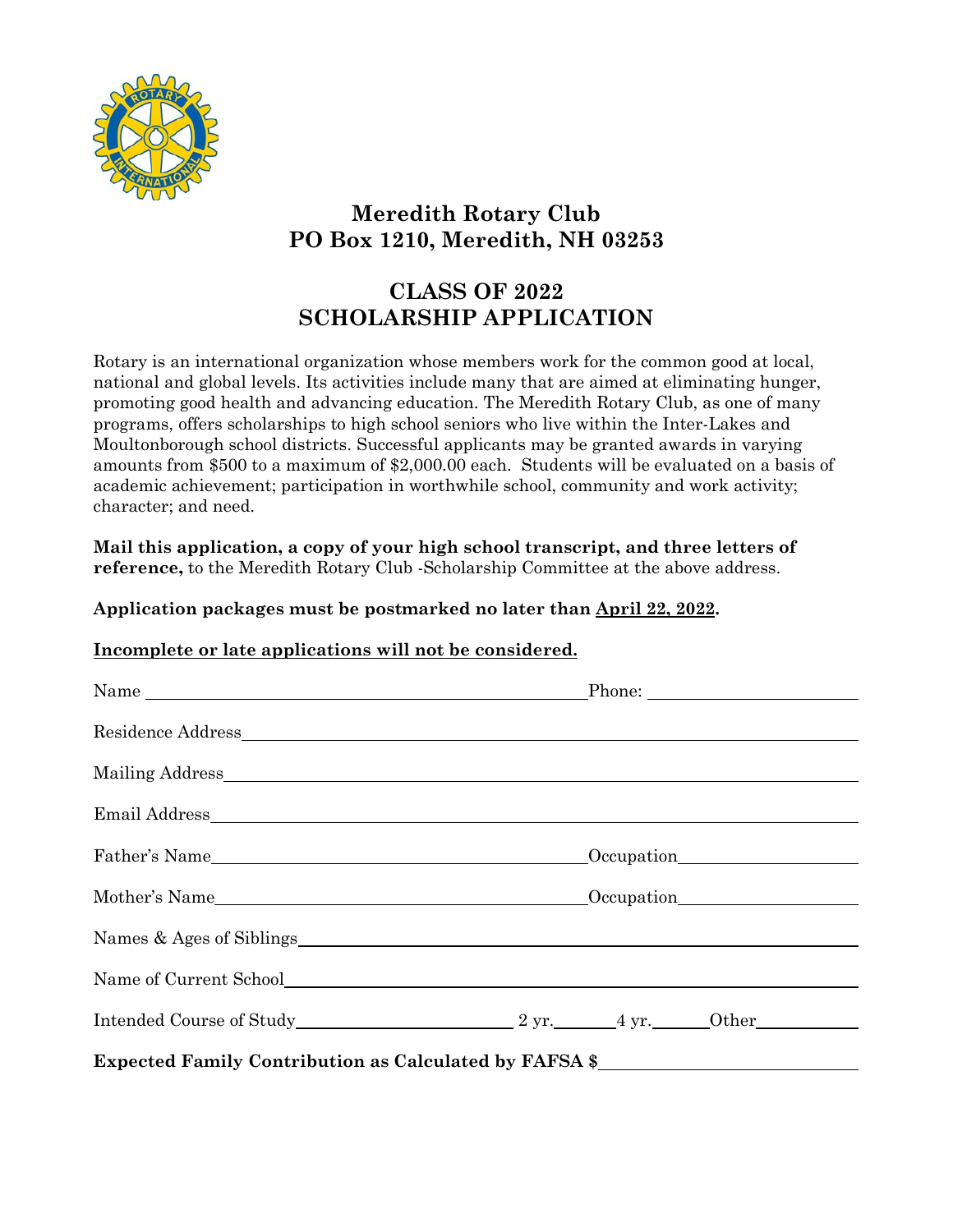#### **Best estimate of educational expenses per year**

| Name of College/School | Annual Cost | Scholarship Grants | Work-Study | Loans |
|------------------------|-------------|--------------------|------------|-------|
|                        |             |                    |            |       |
| ∸.                     |             |                    |            |       |
| . ల.                   |             |                    |            |       |

Best estimate per year how you plan to meet these education expenses from funds other than the school grants listed above:

| <b>Income</b>                                | <b>Dollar Amount</b> |
|----------------------------------------------|----------------------|
| Your Earnings/Savings                        |                      |
| Spouse and/or Parents                        |                      |
|                                              |                      |
| Scholarships/Grants                          |                      |
| Government/Bank Loans                        |                      |
| Other loans (i.e. family, friends, employer) |                      |
| School Financial Aid                         |                      |
| Employer                                     |                      |
| <b>Family Assistance</b>                     |                      |
| Other (specify)                              |                      |
| Total (should equal expenses)                |                      |

## **On a separate piece of paper, respond to the following questions:**

- 1. Describe your educational and career goals and how you arrived at these choices.
- 2. List your volunteer service activities. Include your time commitments to each and any leadership positions or recognitions awarded you for this service. State which one is most important to you and explain why. (Service activities are those things done primarily for the benefit of others, i.e. blood drive organizer, volunteer youth coach or referee, etc.)
- 3. List your extra-curricular activities. State how many years and in what ways you have been involved in each and any leadership positions or awards. (Extra-curricular activities are those things done primarily for personal enrichment or enjoyment, i.e. drama, music, yearbook, sports, church, clubs).